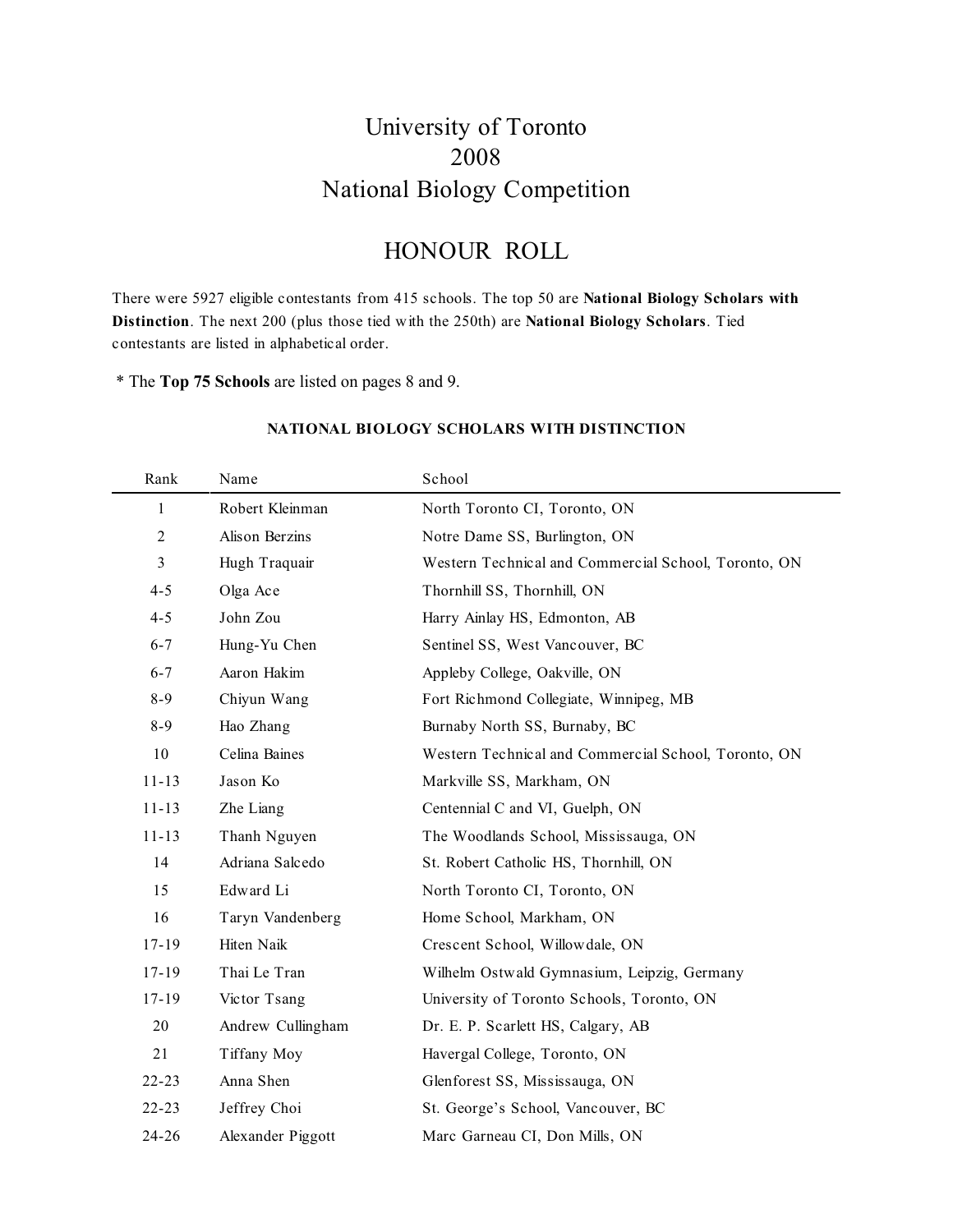| $24 - 26$ | Levon Golendukhin | Woburn CI, Scarborough, ON                  |
|-----------|-------------------|---------------------------------------------|
| $24 - 26$ | Yuan Chung        | Bell HS, Nepean, ON                         |
| 27        | Lawrence Lam      | Yale SS, Abbotsford, BC                     |
| $28 - 36$ | Eugen Hruska      | Goetheschule Ilmenau, Ilmenau, Germany      |
| 28-36     | Roger Zhang       | Sir Winston Churchill SS, Vancouver, BC     |
| $28 - 36$ | Jun-Yeop Lee      | St. Andrew's College, Aurora, ON            |
| $28 - 36$ | Mo Du             | Centennial C and VI, Guelph, ON             |
| $28 - 36$ | Matthew Sigurdson | St. John's-Ravenscourt School, Winnipeg, MB |
| 28-36     | Sean Amodeo       | York Memorial CI, Scarborough, ON           |
| $28 - 36$ | Steven Xu         | Thornhill SS, Thornhill, ON                 |
| 28-36     | Hao Li            | Lisgar CI, Ottawa, ON                       |
| $28 - 36$ | Tarjinder Singh   | Marc Garneau CI, Don Mills, ON              |
| 37        | Sisi Li           | Albert Campbell CI, Scarborough, ON         |
| 38-41     | Kangping Cui      | Albert Campbell CI, Scarborough, ON         |
| 38-41     | Katie Wong        | Thornlea SS, Thornhill, ON                  |
| 38-41     | Alex Ng           | Burnaby Mountain SS, Burnaby, BC            |
| 38-41     | Alvin Kuate Defo  | St. George's HS of Montreal, Montreal, QC   |
| 42-45     | Mike Tran         | Yale SS, Abbotsford, BC                     |
| $42 - 45$ | Geoff Osgood      | Sir Winston Churchill HS, Calgary, AB       |
| $42 - 45$ | Felicia Yeung     | Havergal College, Toronto, ON               |
| $42 - 45$ | Lee Liu           | Lisgar CI, Ottawa, ON                       |
| 46        | Peter Li          | Dr. Norman Bethune CI, Scarborough, ON      |
| 47-50     | Tyler Vaivada     | William Lyon MacKenzie CI, North York, ON   |
| $47 - 50$ | Steven Zhu        | Sir Winston Churchill SS, Vancouver, BC     |
| $47 - 50$ | Andrew Chang      | St. George's School, Vancouver, BC          |
| 47-50     | Robin Neale       | Yale SS, Abbotsford, BC                     |

#### **NATIONAL BIOLOGY SCHOLARS**

| Rank      | Name                | School                                    |
|-----------|---------------------|-------------------------------------------|
| $51 - 54$ | Chitra Meyyappan    | Glenforest SS, Mississauga, ON            |
| $51 - 54$ | Karen Bai           | Don Mills CI, Toronto, ON                 |
| $51 - 54$ | Wyanne Law          | Glenforest SS, Mississauga, ON            |
| $51 - 54$ | Kyle Hall           | Cobourg District CI West, Cobourg, ON     |
| $55 - 58$ | Pedro Boasquevisque | Jarvis CI, Toronto, ON                    |
| $55 - 58$ | Avery Ozburn        | Havergal College, Toronto, ON             |
| $55 - 58$ | Darwin Chan         | Crescent School, Willow dale, ON          |
| $55 - 58$ | Warren Fingrut      | William Lyon MacKenzie CI, North York, ON |
| 59-64     | Fabien Cayer        | Vincent Massey High School, Brandon, MB   |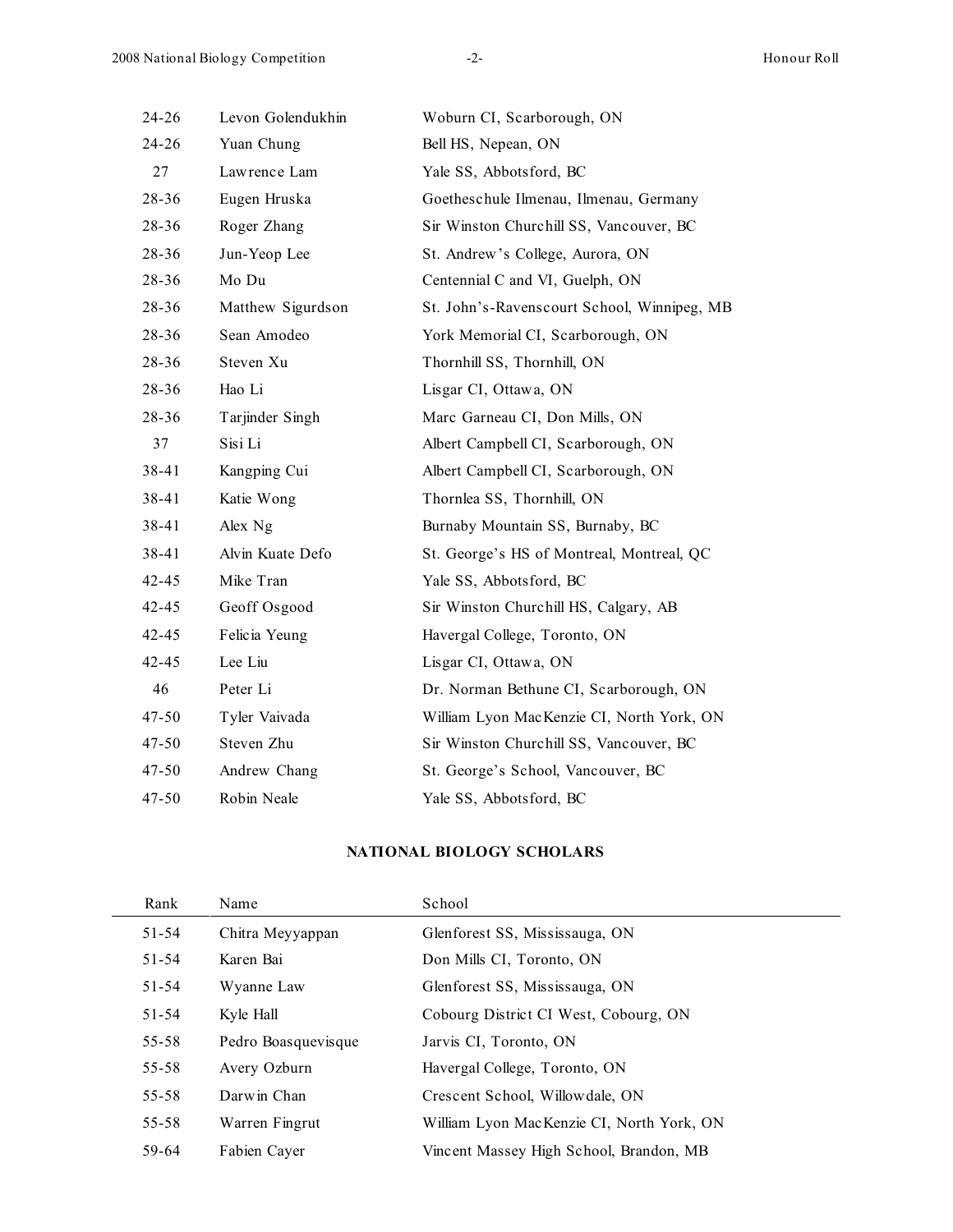| 59-64     | Dima Pelipeychenko  | Burnaby Mountain SS, Burnaby, BC              |
|-----------|---------------------|-----------------------------------------------|
| 59-64     | Dorothy Chen        | Glenforest SS, Mississauga, ON                |
| 59-64     | Guangyuan Lu        | L'Amoreaux CI, Agincourt, ON                  |
| 59-64     | Kevin Yang          | Burnaby Mountain SS, Burnaby, BC              |
| 59-64     | Raymond Xing        | Western Canada HS, Calgary, AB                |
| $65 - 67$ | Andrew de las Heras | Yale SS, Abbotsford, BC                       |
| $65 - 67$ | Kaitlyn McCullough  | Perth and District CI, Perth, ON              |
| 65-67     | Julia Robertson     | Kincardine DSS, Kincardine, ON                |
| 68-71     | Kevin Kang          | Victoria Park CI, North York, ON              |
| 68-71     | Alan Blayney        | Loellen Park SS, Sudbury, ON                  |
| 68-71     | Tianqing Yang       | Lisgar CI, Ottawa, ON                         |
| 68-71     | Jordan Wright       | West Point Grey Academy, Vancouver, BC        |
| 72-77     | Glen Wang           | Western Canada HS, Calgary, AB                |
| 72-77     | Elite Che           | Earl Haig SS, North York, ON                  |
| 72-77     | Jeremy Zung         | University of Toronto Schools, Toronto, ON    |
| 72-77     | Jaclyn Chang        | Western Canada HS, Calgary, AB                |
| 72-77     | Bardia Abbasi       | Don Mills CI, Toronto, ON                     |
| 72-77     | Peter Su            | Thornhill SS, Thornhill, ON                   |
| 78-86     | Eric Huang          | St. George's School, Vancouver, BC            |
| 78-86     | Chenxi Qiu          | Chaparral HS, Temecula, CA                    |
| 78-86     | Katherine Langille  | Richmond Hill HS, Richmond Hill, ON           |
| 78-86     | Simon Chen          | Pinetree SS, Coquitlam, BC                    |
| 78-86     | Yisrael Witty       | Bnei Akiva Schools, Downsview, ON             |
| 78-86     | Alexander Gregor    | Thornhill SS, Thornhill, ON                   |
| 78-86     | William Hyung       | St. Andrew's College, Aurora, ON              |
| 78-86     | Jun Yin             | North Albion CI, Etobicoke, ON                |
| 78-86     | Henry Hsu           | Semiahmoo SS, Surrey, BC                      |
| 87-92     | Susie Kim           | Havergal College, Toronto, ON                 |
| 87-92     | David Koo           | Unionville HS, Unionville, ON                 |
| 87-92     | Allan Yan           | A. Y. Jackson SS, North York, ON              |
| 87-92     | Dylan Roskams-Edris | St. George's School, Vancouver, BC            |
| 87-92     | Patrick Mikusek     | Senator O'Connor College School, Toronto, ON  |
| 87-92     | Jonathan Dyck       | Yale SS, Abbotsford, BC                       |
| 93-104    | Holly Stewart       | York House School, Vancouver, BC              |
| 93-104    | Yanling Li          | Thornhill SS, Thornhill, ON                   |
| 93-104    | Stephanie Godard    | Bayview Glen School, Don Mills, ON            |
| 93-104    | Hao Shi             | Lisgar CI, Ottawa, ON                         |
| 93-104    | David Zorko         | Cardinal Newman Catholic SS, Stoney Creek, ON |
| 93-104    | Jiayi Jason Fan     | Vincent Massey SS, Windsor, ON                |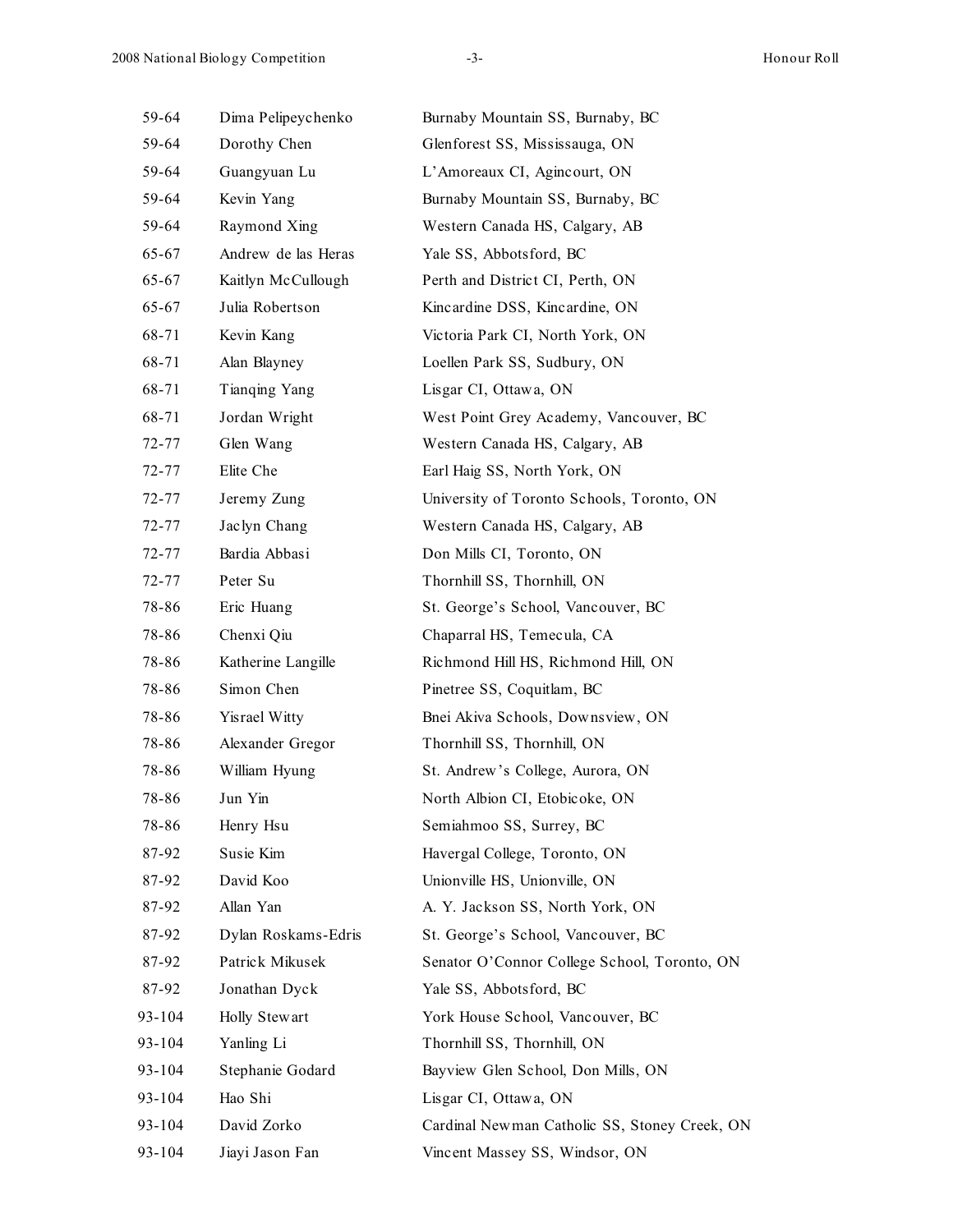| 93-104      | Tony Lam                 | Vincent Massey High School, Brandon, MB                   |
|-------------|--------------------------|-----------------------------------------------------------|
| 93-104      | Angel Fu                 | Richmond Hill HS, Richmond Hill, ON                       |
| 93-104      | Nolan Murley             | Yale SS, Abbotsford, BC                                   |
| 93-104      | Jian Yang                | A. Y. Jackson SS, North York, ON                          |
| 93-104      | Elliot Chin              | Harry Ainlay HS, Edmonton, AB                             |
| 93-104      | David Bookatz            | Vincent Massey High School, Brandon, MB                   |
| $105 - 110$ | Lucy Lu                  | A. Y. Jackson SS, North York, ON                          |
| $105 - 110$ | Nicola St. George-Hyslop | The Bishop Strachan School, Toronto, ON                   |
| $105 - 110$ | Jeffrey Tsang            | Crescent School, Willowdale, ON                           |
| 105-110     | Hang Yang                | Loellen Park SS, Sudbury, ON                              |
| $105 - 110$ | Clara del Junco          | Le Collège Français, Toronto, ON                          |
| 105-110     | Henry Thai               | David and Mary Thomson CI, Scarborough, ON                |
| 111-118     | Megan Lewicki            | Sentinel SS, West Vancouver, BC                           |
| 111-118     | Jenny Chen               | Don Mills CI, Toronto, ON                                 |
| 111-118     | Peter Gunn               | Cameron Heights CI, Kitchener, ON                         |
| 111-118     | Xiang Liu                | Fort Richmond Collegiate, Winnipeg, MB                    |
| 111-118     | Nolan Reynolds           | Chilliwack SS, Chilliwack, BC                             |
| 111-118     | Shafqat Ahmed            | Woburn CI, Scarborough, ON                                |
| 111-118     | Clare Whitehead          | Havergal College, Toronto, ON                             |
| 111-118     | Ming Gu                  | Waterloo CI, Waterloo, ON                                 |
| 119-122     | Albert Chan              | St. George's School, Vancouver, BC                        |
| 119-122     | Chii Haw Hon             | Maktab Duli Pg Muda Al-Muhtadee Billah, Brunei Darussalam |
| 119-122     | Emma Mungall             | Le Collège Français, Toronto, ON                          |
| 119-122     | Marie Yan                | Leaside HS, Toronto, ON                                   |
| 123-131     | Andrei Szigiato          | York Memorial CI, Scarborough, ON                         |
| 123-131     | Benson Guo               | A. Y. Jackson SS, North York, ON                          |
| 123-131     | Kevin Hsu                | Woburn CI, Scarborough, ON                                |
| 123-131     | Daniel Bernstein         | Thornhill SS, Thornhill, ON                               |
| 123-131     | Ben Selby                | Bayview Glen School, Don Mills, ON                        |
| 123-131     | Philip Peng              | Thornhill SS, Thornhill, ON                               |
| 123-131     | Brian Ibabao             | Ridley College, St. Catharines, ON                        |
| 123-131     | Kevin Hong               | Cameron Heights CI, Kitchener, ON                         |
| 123-131     | Lauren Coombe            | Sentinel SS, West Vancouver, BC                           |
| 132-139     | Jong-Oh Lee              | St. Malachy's Memorial HS, St. John, NB                   |
| 132-139     | Lukis Kind               | Yale SS, Abbotsford, BC                                   |
| 132-139     | Travis Trieu             | Hunting Hills HS, Red Deer, AB                            |
| 132-139     | Sophie Poznanski         | York House School, Vancouver, BC                          |
| 132-139     | Henry Fung               | Glenforest SS, Mississauga, ON                            |
| 132-139     | Jonathan Park            | Richmond Hill HS, Richmond Hill, ON                       |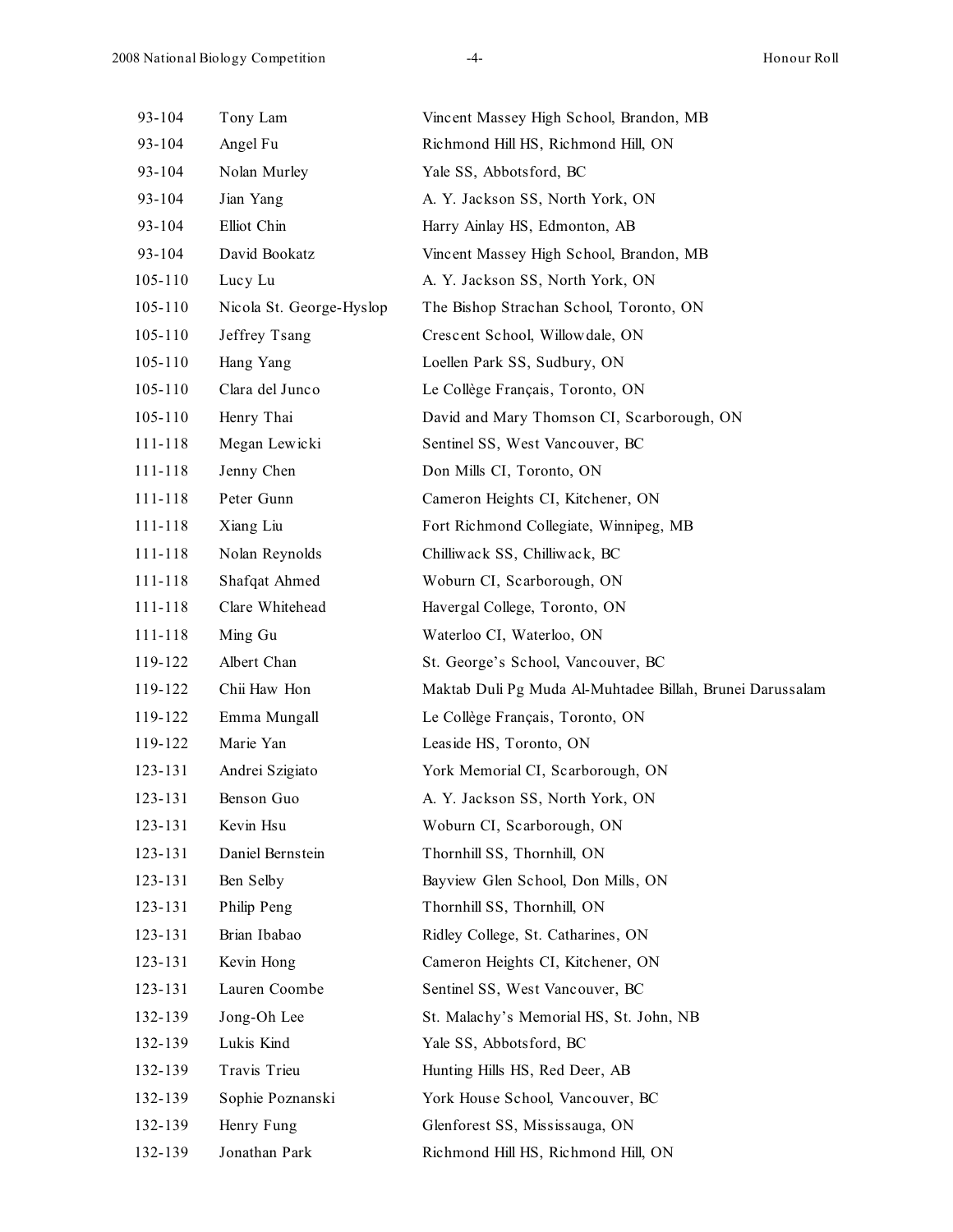| 132-139 | Chris Hammill         | Royal St. George's College, Toronto, ON    |
|---------|-----------------------|--------------------------------------------|
| 132-139 | Annie Xu              | Old Scona Academic School, Edmonton, AB    |
| 140-146 | Lillian Ma            | Langstaff SS, Richmond Hill, ON            |
| 140-146 | Grace Wang            | Johnston Heights SS, Surrey, BC            |
| 140-146 | Suraj Shetti          | St. Thomas Aquinas SS, Brampton, ON        |
| 140-146 | Ryan Lee              | Richmond Hill HS, Richmond Hill, ON        |
| 140-146 | Yinglin Yu            | Burnaby North SS, Burnaby, BC              |
| 140-146 | Dennis Lui            | St. George's School, Vancouver, BC         |
| 140-146 | Hannah Goldberg       | Oakridge SS, London, ON                    |
| 147-155 | Arthur Wong           | Thornhill SS, Thornhill, ON                |
| 147-155 | Jacob Porter          | Chippewa SS, North Bay, ON                 |
| 147-155 | Alice Zhang           | Yale SS, Abbotsford, BC                    |
| 147-155 | Wilson Poon           | Pierre Elliott Trudeau HS, Markham, ON     |
| 147-155 | Sheldon Kwok          | Crescent School, Willowdale, ON            |
| 147-155 | Kimberly Shek         | A. Y. Jackson SS, North York, ON           |
| 147-155 | Bernard Ho            | St. George's School, Vancouver, BC         |
| 147-155 | Maggie Siu            | University of Toronto Schools, Toronto, ON |
| 147-155 | Simon King            | Glebe CI, Ottawa, ON                       |
| 156-167 | Ren Ee Choo           | Havergal College, Toronto, ON              |
| 156-167 | Virgil Mclaren        | Nelson HS, Burlington, ON                  |
| 156-167 | Cale Townsend         | Nelson HS, Burlington, ON                  |
| 156-167 | Eric Kim              | Strathcona Tweedsmuir School, Okotoks, AB  |
| 156-167 | Narmeen Ahmed         | Father Michael Goetz SS, Mississauga, ON   |
| 156-167 | Zongyi Yang           | Markville SS, Markham, ON                  |
| 156-167 | David To              | Richmond Hill HS, Richmond Hill, ON        |
| 156-167 | Kyle Tsang            | University of Toronto Schools, Toronto, ON |
| 156-167 | Jonathan Yeung Laiwah | Old Scona Academic School, Edmonton, AB    |
| 156-167 | Patrick Lai           | Pierre Elliott Trudeau HS, Markham, ON     |
| 156-167 | Yu Hsuan Lin          | Town Centre Private HS, Markham, ON        |
| 156-167 | Jingjing Cao          | Richview CI, Etobicoke, ON                 |
| 168-181 | Jenna Boden           | Hunting Hills HS, Red Deer, AB             |
| 168-181 | Philip Sohn           | Northern SS, Toronto, ON                   |
| 168-181 | Kevin Lee             | Sentinel SS, West Vancouver, BC            |
| 168-181 | Paul Couto            | Loellen Park SS, Sudbury, ON               |
| 168-181 | Jonathan Ng           | Thornhill SS, Thornhill, ON                |
| 168-181 | Nathaniel So          | University of Toronto Schools, Toronto, ON |
| 168-181 | Erica Sun             | Glenforest SS, Mississauga, ON             |
| 168-181 | Alan Zhu              | Old Scona Academic School, Edmonton, AB    |
| 168-181 | Kevin Cheung          | Crescent School, Willowdale, ON            |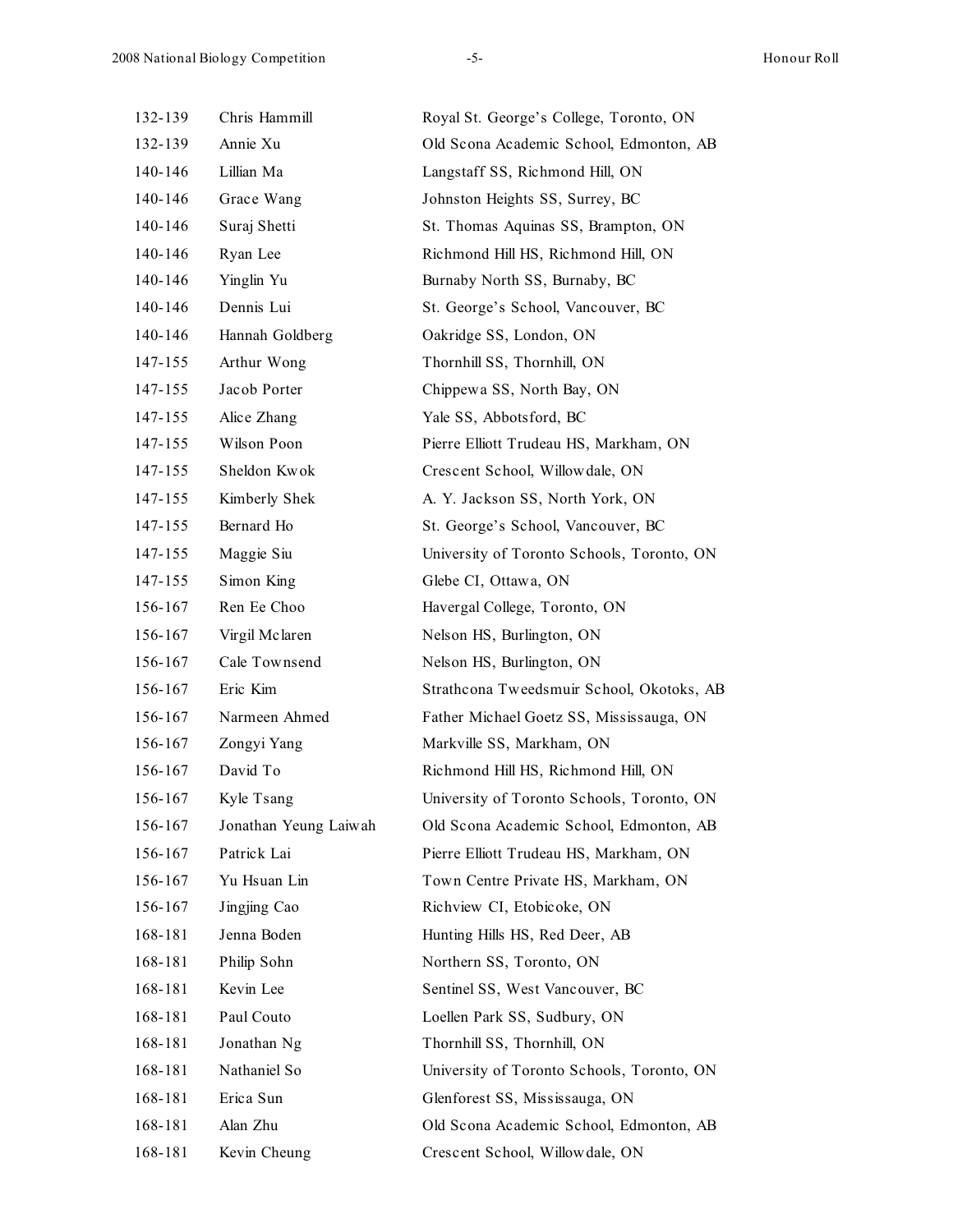| 168-181 | Sarah Sauve          | Horton DHS, Wolfville, NS                            |
|---------|----------------------|------------------------------------------------------|
| 168-181 | Courtney Tiechko     | Chilliwack SS, Chilliwack, BC                        |
| 168-181 | Paulina Piesik       | Byrne Creek SS, Burnaby, BC                          |
| 168-181 | Nabila Tabassum      | Woburn CI, Scarborough, ON                           |
| 168-181 | Nicole Chun          | Havergal College, Toronto, ON                        |
| 182-200 | Dennis Ting Teck Wah | Sekolah Menengah Sayyidina Ali, Brunei Darussalam    |
| 182-200 | David Li             | Vincent Massey SS, Windsor, ON                       |
| 182-200 | Krista Roe           | Rutland Senior SS, Kelowna, BC                       |
| 182-200 | Amy Zhang            | Albert Campbell CI, Scarborough, ON                  |
| 182-200 | Ersilia Porru        | Cardinal Carter Academy for the Arts, Willowdale, ON |
| 182-200 | Fiona Li             | Havergal College, Toronto, ON                        |
| 182-200 | Alexander Mueller    | Sentinel SS, West Vancouver, BC                      |
| 182-200 | Christopher Chan     | Thornhill SS, Thornhill, ON                          |
| 182-200 | Fei Fei Shao         | Lisgar CI, Ottawa, ON                                |
| 182-200 | Eugene Hsung         | Old Scona Academic School, Edmonton, AB              |
| 182-200 | Ronald Li            | Markham DHS, Markham, ON                             |
| 182-200 | Stephen Woo          | Oakridge SS, London, ON                              |
| 182-200 | Forrest Lu           | Dr. Norman Bethune CI, Scarborough, ON               |
| 182-200 | Colin Sue Chue Lam   | Bayview Glen School, Don Mills, ON                   |
| 182-200 | Anthony Roth         | Northern SS, Toronto, ON                             |
| 182-200 | Bronwyn Dalziel      | Northern SS, Toronto, ON                             |
| 182-200 | Rachel Feldman       | Northern SS, Toronto, ON                             |
| 182-200 | Sandra Kuo           | The Woodlands School, Mississauga, ON                |
| 182-200 | Hung Kuang Ling      | Martingrove CI, Etobicoke, ON                        |
| 201-209 | Hugo Cheng           | Burnaby Mountain SS, Burnaby, BC                     |
| 201-209 | Andrew Halls         | Strathcona Tweedsmuir School, Okotoks, AB            |
| 201-209 | Ling-Sang Tse        | William Lyon MacKenzie CI, North York, ON            |
| 201-209 | Stephanie Diec       | Markville SS, Markham, ON                            |
| 201-209 | Vicky Yi             | Harry Ainlay HS, Edmonton, AB                        |
| 201-209 | Christopher Yan      | Bayview SS, Richmond Hill, ON                        |
| 201-209 | Stephen Portillo     | Old Scona Academic School, Edmonton, AB              |
| 201-209 | Gordon Irvine        | Denis Morris HS, St. Catharines, ON                  |
| 201-209 | Wilson Tsang         | Brebeuf HS, North York, ON                           |
| 210-223 | Eric McDowell        | Leamington DSS, Leamington, ON                       |
| 210-223 | Sofie Schlagintweit  | Yale SS, Abbotsford, BC                              |
| 210-223 | Danny Chao           | Old Scona Academic School, Edmonton, AB              |
| 210-223 | Amanjot Singh        | Turner Fenton SS, Brampton, ON                       |
| 210-223 | Collin Shuen         | St. George's School, Vancouver, BC                   |
| 210-223 | William Fung         | Markham DHS, Markham, ON                             |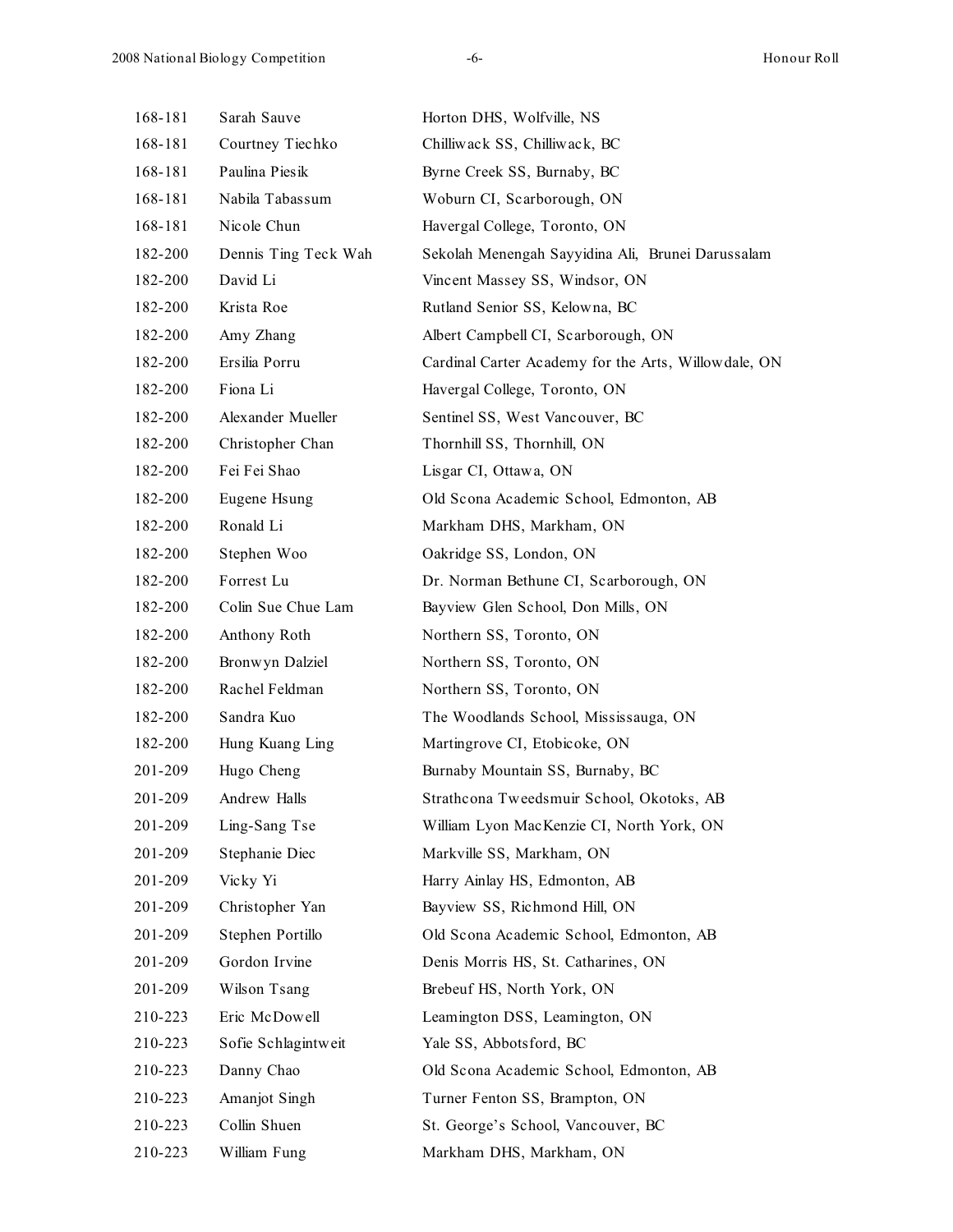| 210-223 | Nayan Patel          | University of Toronto Schools, Toronto, ON           |
|---------|----------------------|------------------------------------------------------|
| 210-223 | Alison Berezuk       | Guelph C and VI, Guelph, ON                          |
| 210-223 | Yuxuan Zheng         | A. Y. Jackson SS, North York, ON                     |
| 210-223 | Logan Kutryk         | Hunting Hills HS, Red Deer, AB                       |
| 210-223 | Zoya Gavrilov        | University of Toronto Schools, Toronto, ON           |
| 210-223 | Eric Zhao            | Vincent Massey SS, Windsor, ON                       |
| 210-223 | Lily Zhao            | Martingrove CI, Etobicoke, ON                        |
| 210-223 | Steven Goldie        | Western Canada HS, Calgary, AB                       |
| 224-237 | Yelin Yang           | Glenforest SS, Mississauga, ON                       |
| 224-237 | Austin Ha            | Upper Canada College, Toronto, ON                    |
| 224-237 | Zhaoyang Xu          | Glenforest SS, Mississauga, ON                       |
| 224-237 | David Ma             | Burnaby Mountain SS, Burnaby, BC                     |
| 224-237 | Damian Melamedoff    | Gray Academy of Jewish Education, Winnipeg, MB       |
| 224-237 | Shalon Liu           | Vincent Massey SS, Windsor, ON                       |
| 224-237 | Eva Feng             | Byrne Creek SS, Burnaby, BC                          |
| 224-237 | Farhan Mansoor       | East York CI, East York, ON                          |
| 224-237 | Leah Sinai           | Mother Teresa Catholic SS, London, ON                |
| 224-237 | <b>Bridget Mills</b> | Northern SS, Toronto, ON                             |
| 224-237 | Kevin Jiang          | Alexander MacKenzie HS, Richmond Hill, ON            |
| 224-237 | Tanya Kuper          | Cardinal Carter Academy for the Arts, Willowdale, ON |
| 224-237 | Jamie Kwok           | Richmond Hill HS, Richmond Hill, ON                  |
| 224-237 | Carmen Wong          | Vaughan SS, Thornhill, ON                            |
| 238-252 | Adrian Dingle        | Crescent School, Willowdale, ON                      |
| 238-252 | Kashish Nathwani     | Crescent School, Willowdale, ON                      |
| 238-252 | Oliver Norris        | Dr. E. P. Scarlett HS, Calgary, AB                   |
| 238-252 | Jennifer Barrow      | Cardinal Leger SS, Brampton, ON                      |
| 238-252 | Trent Faultless      | Emily Carr SS, Woodbridge, ON                        |
| 238-252 | David Li             | Erindale SS, Mississauga, ON                         |
| 238-252 | Luchen Wang          | Vincent Massey SS, Windsor, ON                       |
| 238-252 | Terrence Chin        | University of Toronto Schools, Toronto, ON           |
| 238-252 | Jiameng Xu           | Bell HS, Nepean, ON                                  |
| 238-252 | Sarah Siu            | Havergal College, Toronto, ON                        |
| 238-252 | Matthew Walz         | Lindsay Turber Comprehensive HS, Red Deer, AB        |
| 238-252 | Raymond Chu          | St. George's School, Vancouver, BC                   |
| 238-252 | Mathias Fricot       | St. Patrick HS, Thunder Bay, ON                      |
| 238-252 | Zhaoyang Wang        | Richmond Hill HS, Richmond Hill, ON                  |
| 238-252 | Tan Chung Hong       | Sekolah Menengah Sayyidina Ali, Brunei Darussalam    |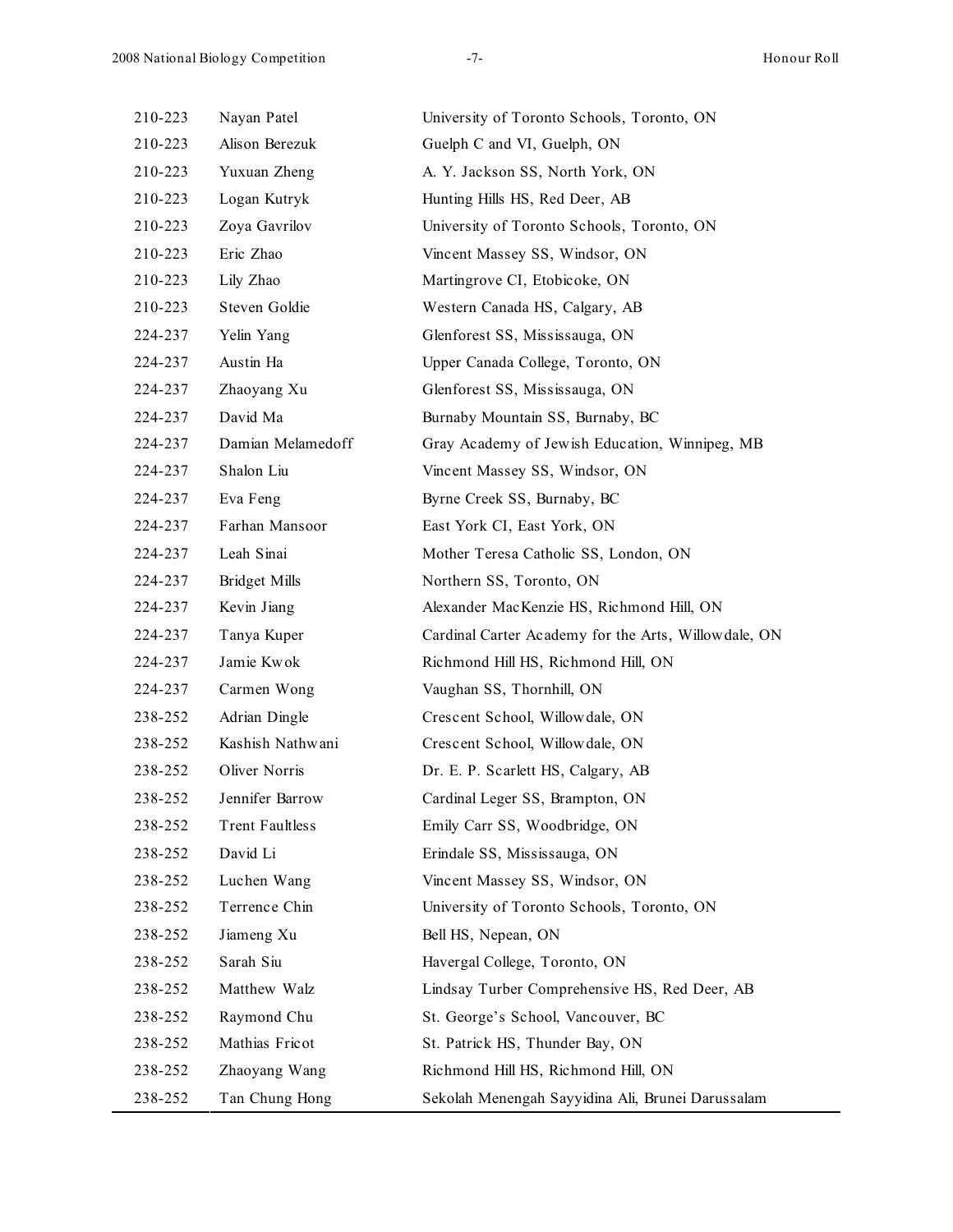# The University of Toronto 2008 National Biology Competition

# TOP 75 SCHOOLS

A team score is calculated as the sum of the scores of the top five eligible contestants in a school. There were 344 teams in all. Team scores are given for the top 10 teams only. Tied teams are listed in alphabetical order.

| Rank                    | School                                  | Location           | Team Score |
|-------------------------|-----------------------------------------|--------------------|------------|
| $\mathbf{1}$            | Thornhill SS                            | Thornhill, ON      | 166.0      |
| $\overline{c}$          | Yale SS                                 | Abbotsford, BC     | 162.0      |
| 3                       | Havergal College                        | Toronto, ON        | 160.0      |
| $\overline{\mathbf{4}}$ | Glenforest SS                           | Mississauga, ON    | 159.7      |
| 5                       | St George's School                      | Vancouver, BC      | 157.0      |
| $\overline{6}$          | Lisgar CI                               | Ottawa, ON         | 154.7      |
| 7                       | Crescent School                         | Willowdale, ON     | 152.0      |
| 8                       | Sentinel SS                             | West Vancouver, BC | 150.3      |
| $9 - 10$                | <b>Burnaby Mountain SS</b>              | Burnaby, BC        | 148.3      |
| $9 - 10$                | University of Toronto Schools           | Toronto, ON        | 148.3      |
| 11                      | A Y Jackson SS                          | North York, ON     |            |
| 12                      | Western Canada HS                       | Calgary, AB        |            |
| 13                      | Richmond Hill HS                        | Richmond Hill, ON  |            |
| 14                      | North Toronto CI                        | Toronto, ON        |            |
| 15                      | Albert Campbell CI                      | Scarborough, ON    |            |
| 16                      | Woburn CI                               | Scarborough, ON    |            |
| 17                      | Western Technical and Commercial School | Toronto, ON        |            |
| 18-19                   | Don Mills CI                            | Toronto, ON        |            |
| 18-19                   | William Lyon MacKenzie CI               | North York, ON     |            |
| 20                      | Markville SS                            | Markham, ON        |            |
| 21                      | Centennial C and VI                     | Guelph, ON         |            |
| 22                      | Marc Garneau CI                         | Don Mills, ON      |            |
| 23-24                   | <b>Burnaby North SS</b>                 | Burnaby, BC        |            |
| $23 - 24$               | Old Scona Academic School               | Edmonton, AB       |            |
| 25-27                   | Fort Richmond Collegiate                | Winnipeg, MB       |            |
| 25-27                   | Vincent Massey High School              | Brandon, MB        |            |
| 25-27                   | Vincent Massey SS                       | Windsor, ON        |            |
| 28                      | Northern SS                             | Toronto, ON        |            |
| 29                      | Harry Ainlay HS                         | Edmonton, AB       |            |
| 30                      | Dr E P Scarlett HS                      | Calgary, AB        |            |
| 31                      | Loellen Park SS                         | Sudbury, ON        |            |
| 32                      | Dr Norman Bethune CI                    | Scarborough, ON    |            |
| 33                      | Hunting Hills HS                        | Red Deer, AB       |            |
| 34-35                   | Sir Winston Churchill SS                | Vancouver, BC      |            |
| 34-35                   | St Andrew's College                     | Aurora, ON         |            |

 $\,1\,$